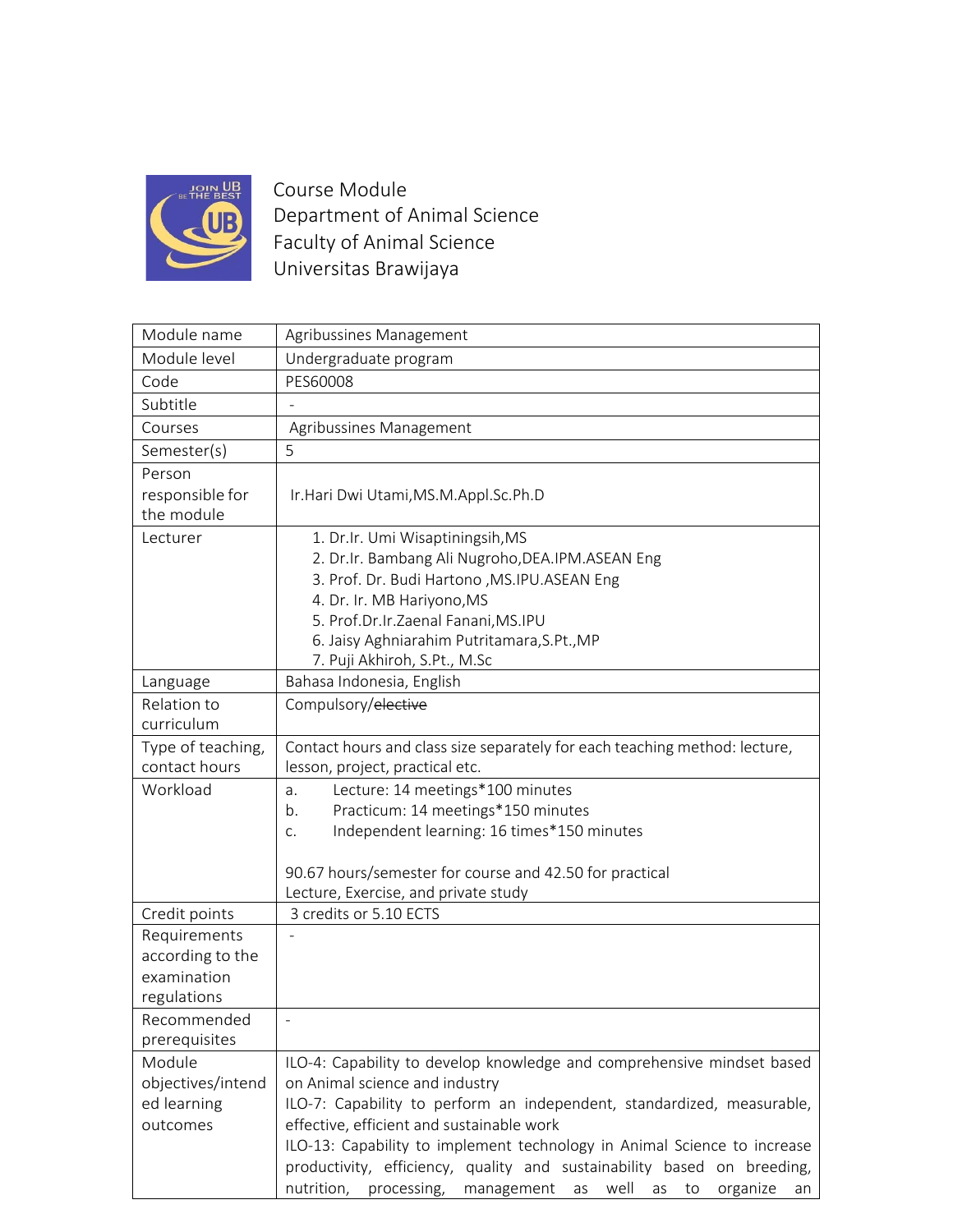|                 | entrepreneurship concept and a sustainable production system                   |
|-----------------|--------------------------------------------------------------------------------|
|                 | Objectives:                                                                    |
|                 | Knowledge: Able to develop the management of the livestock agribusiness        |
|                 | and livestock industry, able to construct value-added products and expand      |
|                 | market, able to project managerial skills and competencies in the field of     |
|                 | agro-industrial technology                                                     |
|                 | Skills: cognitive- Able to know and understand about understanding of          |
|                 | agribusiness management concepts and systems, decision-making processes        |
|                 | in agribusiness, input procurement management in agribusiness, onfarm          |
|                 | management/cultivation and downstream management and marketing                 |
|                 | management in livestock agribusiness                                           |
|                 | Competences: Able to explain about the management of the livestock             |
|                 | agribusiness and livestock industry, construct value-added products and        |
|                 | expand market, project managerial skills and competencies in the field of      |
|                 | agro-industrial technology                                                     |
| Content         | Courses:                                                                       |
|                 | 1. Lecture contract, an introduction to the outline of livestock agribusiness  |
|                 | management                                                                     |
|                 | 2. Agribusiness management and scope                                           |
|                 | 3. Dynamics of Animal Husbandry Agribusiness in Indonesia                      |
|                 | 4. Agribusiness management, upstream sub-system / upstream sector /            |
|                 | up-stream agribusiness                                                         |
|                 | 5. Supply Chain Management                                                     |
|                 | 6. Livestock / on-farm cultivation agribusiness management                     |
|                 | 7. Partnership system / Partnership in livestock agribusiness                  |
|                 | 8. Management of Animal Husbandry Production Processes                         |
|                 | 9. Agribusiness Management Sub System Downstream / down-stream<br>agribusiness |
|                 | 10. Financial management                                                       |
|                 | 11. Risk Management                                                            |
|                 | 12. Agroindustry Management                                                    |
|                 | 13. Value chain management                                                     |
|                 | 14. Implementation of livestock agribusiness management                        |
| Study and       | Midterm exam<br>1.                                                             |
| examination     | 2.<br>Final term exam                                                          |
| requirementsand | Practicum<br>3.                                                                |
| forms of        |                                                                                |
| examination     | How to score:                                                                  |
|                 | Minimum Attendance 80%                                                         |
|                 | Midterm Exam $(1-5) = 20%$                                                     |
|                 | Final Exam $(1-4) = 15%$                                                       |
|                 | Practicum $=$                                                                  |
|                 | A : $80 <$ Final Score $\leq 100$                                              |
|                 | $B+$ : 75 < Final Score $\leq 80$                                              |
|                 | $B: 69 <$ Final Score $\leq 75$                                                |
|                 | $C+$ : 60 < Final Score $\leq 69$                                              |
|                 | $C: 55 <$ Final Score $\leq 60$                                                |
|                 | $D:50 <$ Final Score $\leq 55$                                                 |
|                 | $D+$ : 44 < Final Score $\leq 50$                                              |
|                 | $E: 0 <$ Final Score $\leq 44$                                                 |